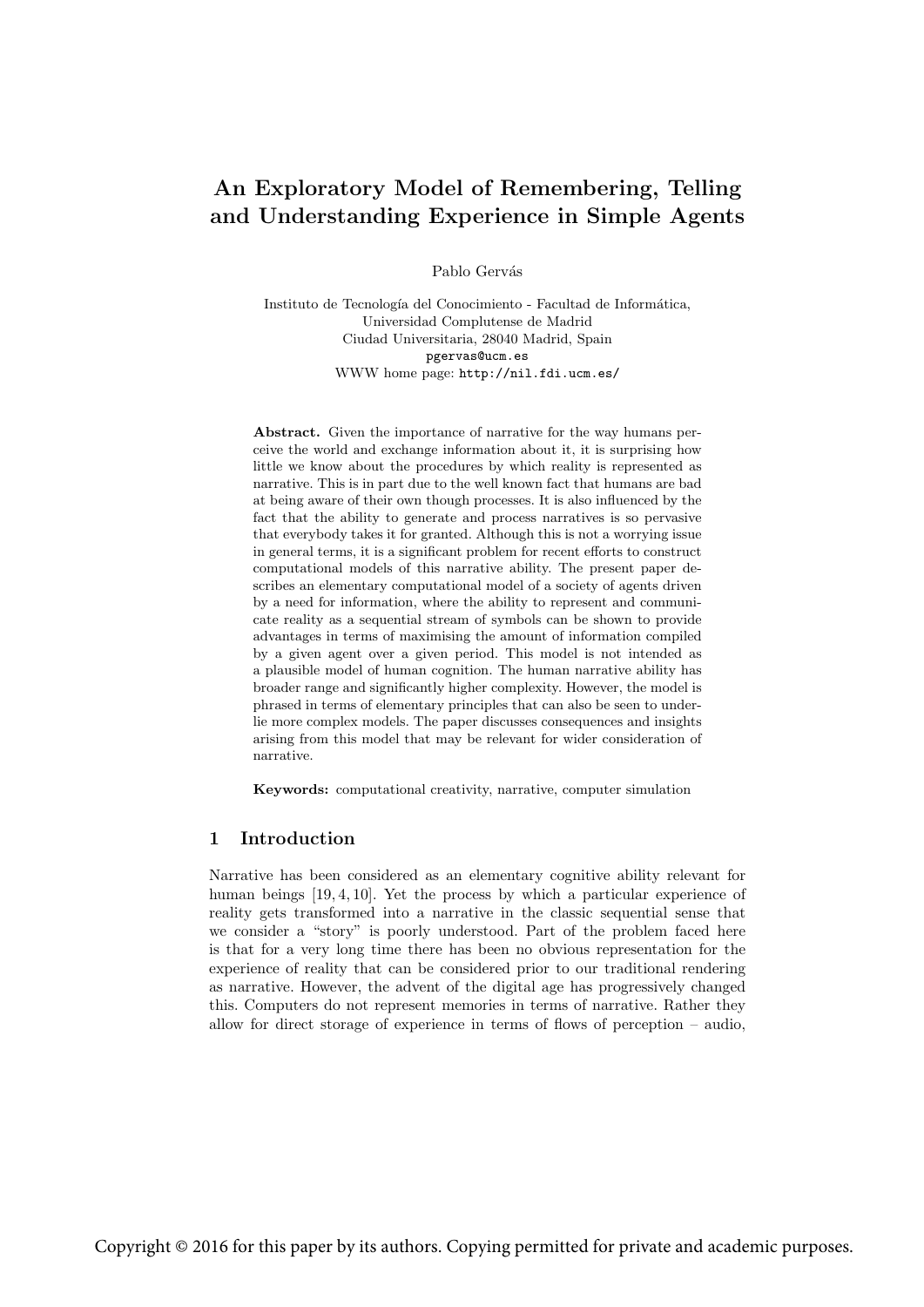video – or abstractions intended for conceptual representations – temporally [20] and/or geographically tagged data [13]. Although these alternative means of representing and storing experience present their own peculiar affordances, it has nevertheless become apparent that there is a large conceptual gap between the representation of the world used by computers and those traditionally used by humans. There are a number of efforts to bridge this gap by means of technologies for recognising actions from video [21], summarization of videos [14] and semantic annotation of videos [5]. However, these are still relatively basic procedures that generate a conceptual representation of the experiences captured in the video at a level that remains far from the narratives that a human would have used to describe the same experience. Given access to a video, or even to the results of these various processing techniques to annotate it, any human would be able to produce a brief and concise narrative about what happens in it. Yet this task is way beyond the current capabilities of machines.

An important obstacle that faces this challenge is the fact that humans are notoriously poor at identifying the processes that they apply in processing reality [16]. The field of narratology has devoted significant efforts over the years to studying narrative [1]. However, this effort has traditionally considered narrative in its final form with little reference to the way it is constructed from human perception. In recent years there has been a significant effort to relate narrative to the study of human cognition [10]. It is clear that this line of research constitutes a major challenge, given the levels of complexity involved in both narrative and human cognition. The grand picture to be considered is enormously complex and full of open questions. Existing examples of narrative can only very rarely be paired with any kind of alternative record of the experience that led to them. This constitutes a significant obstacle for applying a data-driven approach to solve this problem computationally, as these approaches require instances of both the input that lead to the communication impulse and the narrative that arose from it. Efforts to obtain insights into the processes that lead to the production of narrative have resulted in the appearance of creative writing as a specific discipline, different from traditional approaches to literature in the humanities. The current disconnect between these two radically different views of the same cultural artefact – narrative – has been identified as an open question that needs solving [11].

Whereas this lack of consensus as to the nature of the processes actually involved in the production of narrative presents a considerable difficulty for the computational modelling of narrative production, there is a possibility that computational efforts may provide useful insights that might help to clarify some of the elementary aspects that characterise the problem. Disciplines such as social psychology have long accepted the role of computer simulation as a useful tool for addressing research problems that are difficult to represent linguistically or mathematically [17]. This approach has been particularly successful in providing insights on problems that involve social interaction [2]. In the particular case of narrative, existing effort of computational modelling have focused on the traditional view of the author as an individual that works in isolation [6]. Only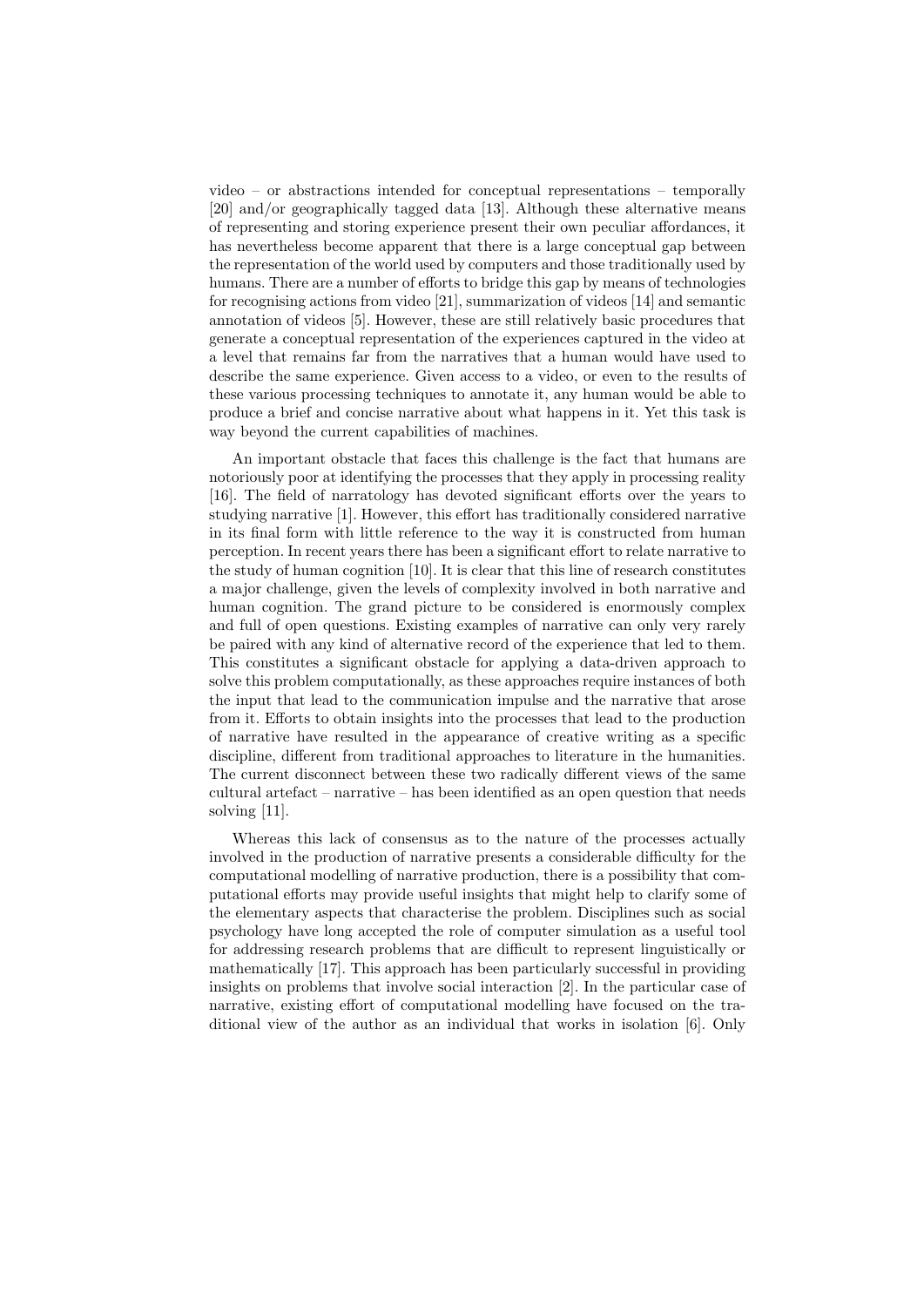recently has the social aspect of narrative as means of communication between an author and an audience been considered in computational terms [8]. An important difficulty is that the consideration of narrative is complex enough if the problem is considered exclusively in terms of the process that the writer needs to apply. Consideration of the wider social context while maintaining an acceptable level of complexity in the representation of both narrative itself as a product and the cognition of the author increases the complexity of the problem beyond what can sensibly be represented in a computer simulation. Yet the social aspects clearly play a very significant role and they may be worth studying for their own sake.

The present paper describes an exploratory model where some basic abilities of narrative-generating agents are represented in a small society driven by an accepted need for collecting information about the world, and obeying basic constraints such as a limited range of perception and a limited life span in the context of a record of time that extends over generations of agents. The need to know about a wider world, when an agent's ability to perceive the reality outside him is limited spatially by a given range perception and a given life span, creates circumstances where the ability to share fragments of experience with other agents constitutes an advantage. The consideration of the mechanics of communicating experience in this fashion, in relation to elementary operations of perception and cognition, establishes criteria both for how stories themselves need to be constructed, and how agents decide what and when to share stories with other agents.

### 2 Previous Work

For the purpose of this paper we want to model the way in which cognitive agents construct sequential discourses that encode a fragment of their personal experience to be conveyed to other agents, the way in which other agents interpret such discourses to enrich their own stored knowledge about the world around them, and the way such behaviours affect the management of information over a network of such agents as a whole. To support the approach followed in the paper, three areas of previous work need to be considered: the use of computer simulation in social psychology, basic approaches to agent-based modelling, and existing computational models of narrative composition.

### 2.1 Computer Simulation for Social Phenomena

As the model we intend to build will capture the social nature of discourse as a communication device, we need to consider previous work on the use of computer simulation for social phenomena.

Ostrom [17] argues that computer simulation can provide an alternative symbol system in which to express theories in social psychology. He argues that simulations should be undertaken especially when the complexity of the theoretical processes exceeds the ability of the theorist to hold all relevant postulates in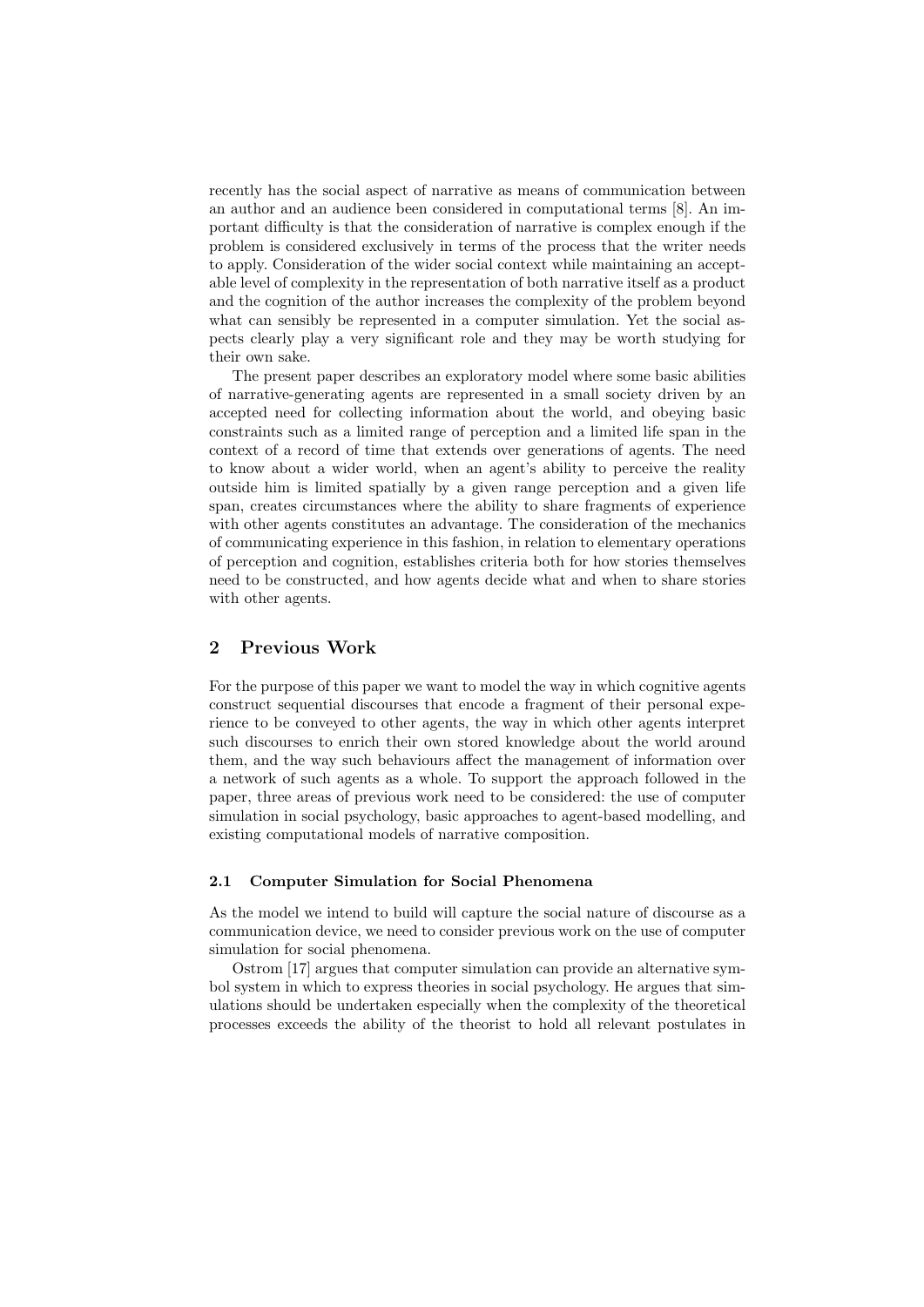mind and to accurately generate predictions. He also describes five complexities inherent to social behaviour that are difficult to address using symbol systems other than computer simulation. They mostly concern the difficulty in observing a latent variable – a construct that cannot be observed directly but must instead be inferred on the basis of its observable manifestations. This is particularly true of the process of construction and interpretation of narrative from reality, in which most of the elements that would need to be captured in a computational model of the process correspond to latent variables. Ostrom's five complexities are: the fact that a single latent variable may have multiple manifestations, the influence of qualitative cognitive and social structures, the connection between latent variables and their overt expression, the interaction between multiple latent variables, and the fact that these phenomena evolve over time. These issues need to be considered for the current study.

Neches [15] outlines three possible views of the role of computer simulation in cognitive psychology: an extreme one where computer simulation is seen as a superior formalism for theory specification, and two more pragmatic ones, one where it is seen a means of exploring or validating psychological theories, and one where it is seen as a source of useful concepts. The third view relies on the view that a computer implementation of a theory may provide insights on the mechanisms involved in the phenomenon under study, by making us aware of the constraints that govern them. This third view is the most interesting for the present paper.

### 2.2 Agent-based Modelling

Because we want to address the way in which each agent constructs and interprets discourse, we need to consider agent-based modelling.

Helbing [9] provides an overview of agent-based simulation in which he explains that such simulations, when applied for scientific purposes, intentionally make simplifications to focus on the particular aspects under study. In this way, they may restrict to modelling very few of the properties known to be relevant to a given phenomenon, in the hope of achieving a more realistic representation of those properties. Helbing outlines a number of principles to be followed in agent-based modelling. These include: the need to describe the evidence to be explained, the importance of clarifying the purpose of the simulation, and the need to formulate a hypothesis as to the underlying socio-economic processes or fundamental mechanisms leading to the behaviour of the system – making sure that these mechanisms should be at least one level more elementary than the evidence to be understood.

In the spirit of the third approach described by Neches, we intend to develop a computer simulation that does not pretend to be an accurate model of human behaviour but rather models some very specific and very elementary aspects that are known to play a role in the communication between humans by means of discourse. Instead of building a complex model in the hope of obtaining predictions applicable to real-life situations, we hope to achieve a simple model that exhibits interesting properties that may be shared with its more complex counterparts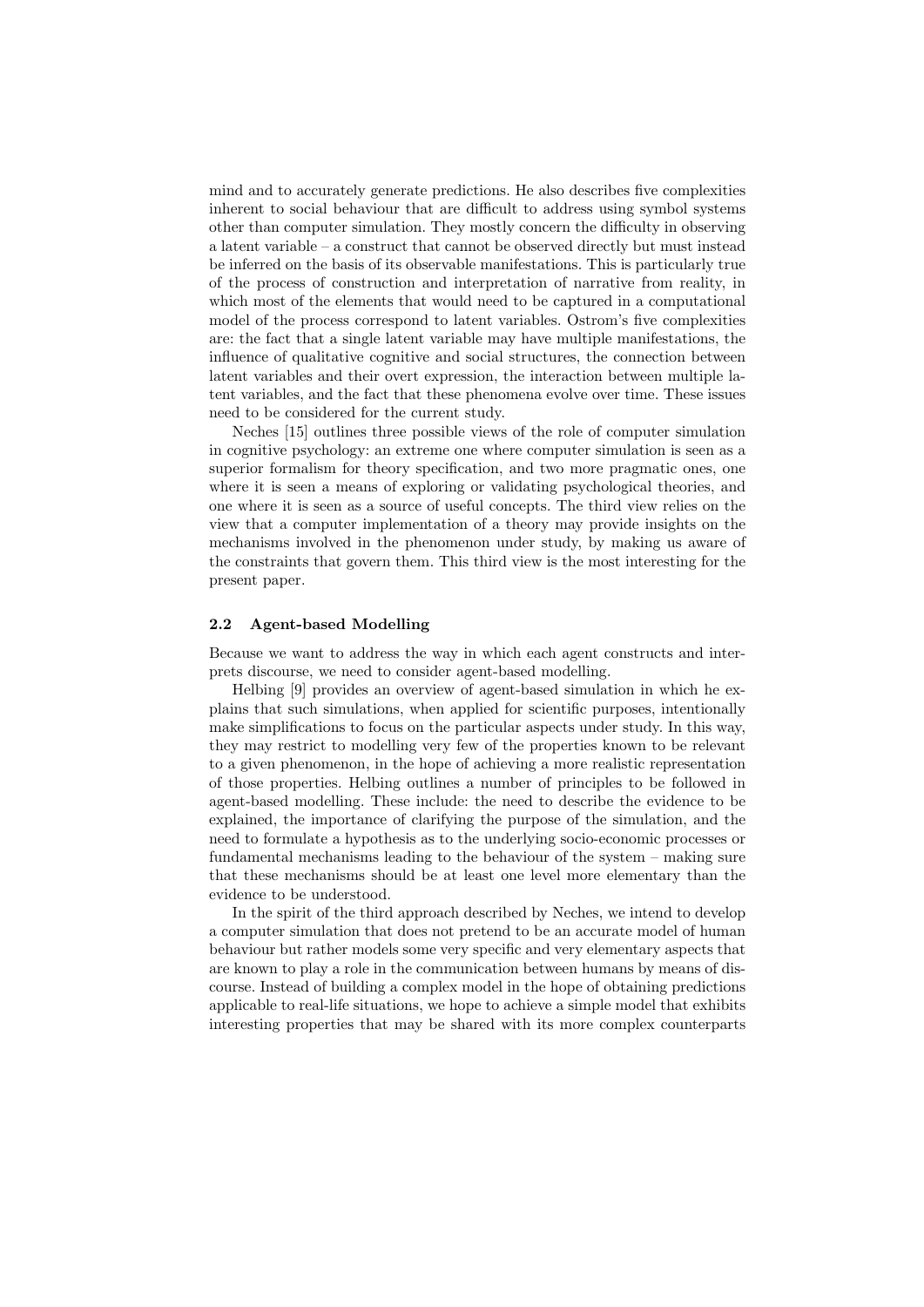and may provide insights as to basic constraints that may also underlie those. The approach should be seen as a computer simulation version of the synthetic psychology advocated by Braitengerg [3].

### 2.3 Existing Computational Models of Narrative Composition

Roger Schank stated that the way in which memory works is not only based on processes that manipulate mental data, but instead as continuous recalling and adapting process of previous stories that define our world [19, 18].

Bruner [4] addresses the role of narrative in the way people achieve knowledge of the world, arguing that experience and memory of human happenings is organized mainly in terms of narrative. Bruner presents ten features of narrative that help characterise the particular view of narrative that he is considering in his argument. These ten features are: narrative diachronicity, particularity, intentional state entailment, hermeneutic composability, canonicity and breach, referentiality, genericness, normativeness, context sensitivity and negotiability, and narrative accrual. These features capture a number of important characteristics of narrative that would ideally need to be considered in any computational account of narrative. However, not all of them need to be considered in a specific model, if that model is focusing on a particular aspect.

León [12] presents an architecture of narrative memory that combines pragmatic requirements arising from the need to represent aspects of narrative deemed relevant in computational approaches with cognitive considerations. As in the case of Bruner, a number of the features captured in this approach address characteristics of narrative that are beyond the simple modelling considered in this paper.

The ICTIVS model [8] describes the process of composition of discourse – understood as a vessel to convey a message from a composer to an interpreter – in a setting where the message is complex in nature and structure but the discourse to be employed is restricted to a linear sequence of propositions. The model includes a series of iterations where the composer progressively revises a tentative discourse that she attempts to interpret following procedures that the interpreter is expected to be using. The iterations stop when the interpretation of the result satisfies the expectations of the composer in terms of how the original intended message will be reconstructed by the interpreter.

Gervás [7] presents a computational approximation to the task of composition of a narrative discourse to describe a selected subset of the moves in a given a chess game. In this case, the record of the complete chess game is understood as a source representation of reality, and the composed discourse as a narrative representation of that reality as understood by a particular composer agent.

# 3 A Model of Remembering, Telling and Understanding Experience

According to the principles outlined by Helbing, we will consider a population of agents that act in the world – come to life, move, interact with other agents, die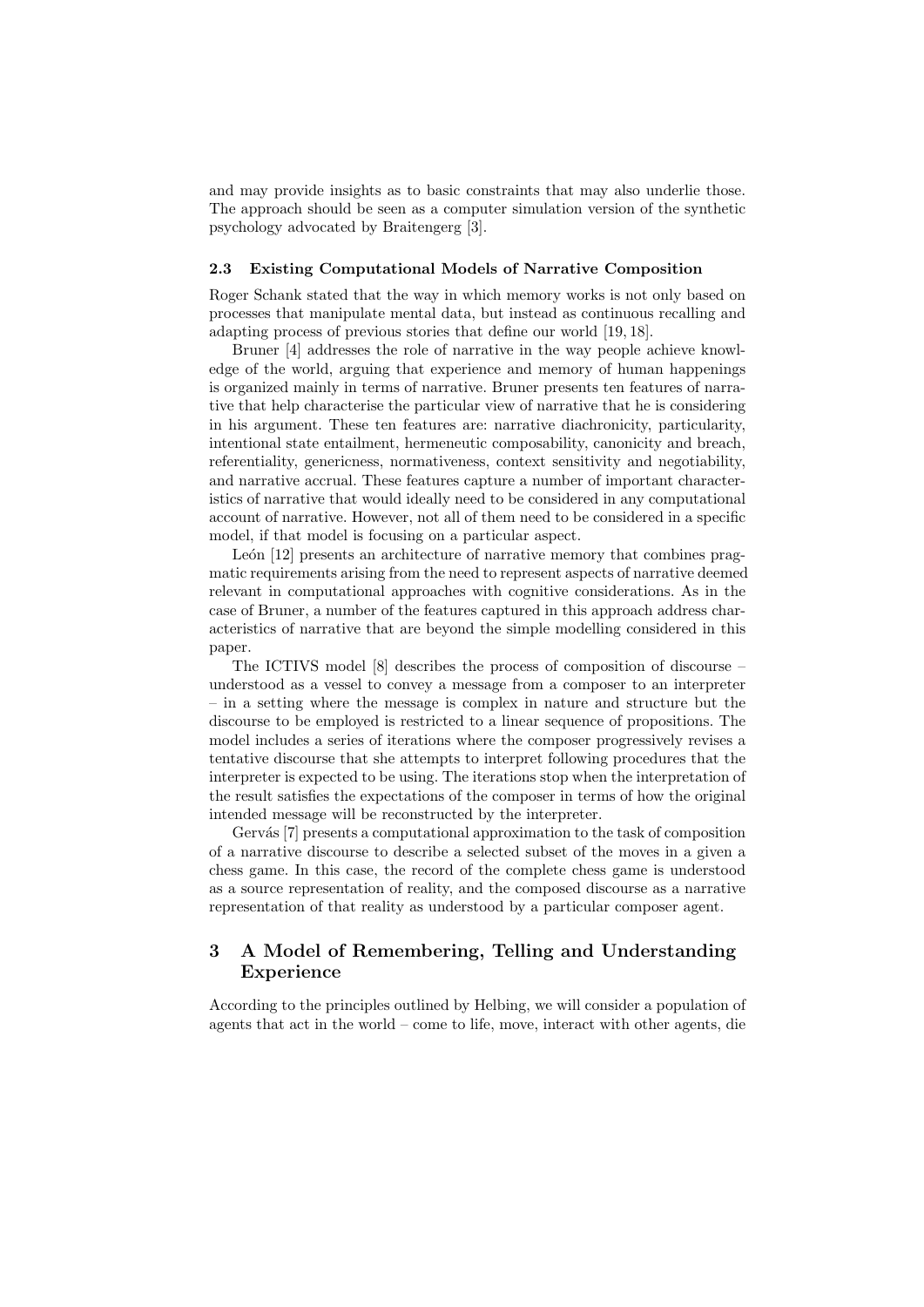–, perceive a small subset of the world that is close to them, store information on what they have experienced, and may communicate fragments of this stored information to other agents. Our hypothesis is that the underlying mechanism that governs the interactions between these agents is a pressure to maximise the perceived amount of information that each agent has managed to compile on the world at end of its life-span. Given basic considerations of limited perception, finite life-span, and limited resources in terms of time to invest in either exploring the world or communicating with other agents, procedures for sharing information with other agents as linear discourses should provide a competitive advantage when adopted by the society of agents. The behaviours resulting from such an approach should present significant similarities with the established way of exchanging information in the form of narratives.

### 3.1 Basic Model

The construction of a model such as we require involves the establishment of:

- a definition of the world to be experienced
- the definition of agents as participants in the world (and thereby as objects experienced by other agents)
- a definition of agents as cognitive actors (or subjects of experience who perceive a partial view of the world and store information about it in some format)
- the establishment of a communication mechanism whereby agents may share information

The World We consider the world to be a two-dimensional space of discrete cells, such that a single agent can stand in a given cell. Each cell can be identified by its horizontal and vertical coordinates with respect to a given reference point. Although many different configurations could be used, the initial tests have been run with an 8 x 8 cell, with the reference point established at the bottom left corner.

Agents as Participants Agents are identified by capital letters. Agents are capable of moving and talking. They can move over the world in vertical or horizontal directions, one cell at a time. An example of a succession of states of the world is shown in the first column of Table 1. The behaviour of each agent is controlled by a set of modules that encode the heuristics to decide when and where it will move and when it will talk. These modules can be configured in different ways, to allow for different degrees of mobility and garrulousness over the full set of agents. The values for these configurations parameters may play a role in determining the success of individual agents and/or the overall success of the social communication strategy. Specific modules also control reproduction behaviour and agent's demise. Each agent is spawned at a random position in the world.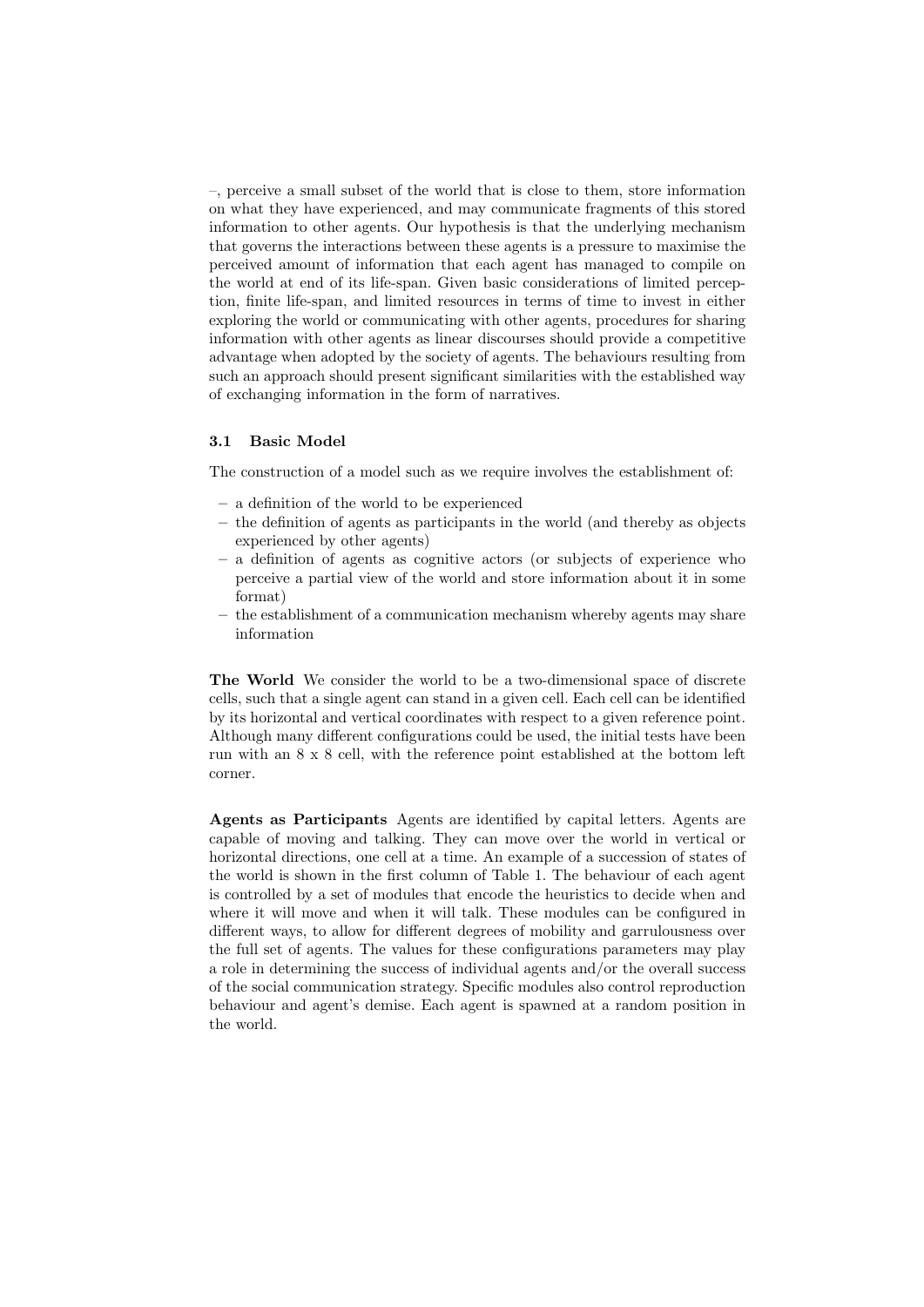| a                                |                     | b c d e |     |   | <sup>1</sup> f |              | <sup>h</sup> |                | $\mathbf{a}$                                                                                                                                                | b                                               | c                        | $ d $ e                                                                                                                                                                                                                       | f                                        |                           | h                                                  |                               |
|----------------------------------|---------------------|---------|-----|---|----------------|--------------|--------------|----------------|-------------------------------------------------------------------------------------------------------------------------------------------------------------|-------------------------------------------------|--------------------------|-------------------------------------------------------------------------------------------------------------------------------------------------------------------------------------------------------------------------------|------------------------------------------|---------------------------|----------------------------------------------------|-------------------------------|
| $\,1$                            |                     |         |     |   |                | $\mathbf{g}$ |              |                | 1 X                                                                                                                                                         | $ {\rm X} $                                     | $\overline{\mathrm{X}}$  | $\overline{\mathrm{X}}$                                                                                                                                                                                                       | X X X                                    | g                         | $\overline{\mathrm{X}}$                            |                               |
|                                  |                     |         |     | А |                |              |              |                |                                                                                                                                                             |                                                 |                          |                                                                                                                                                                                                                               |                                          |                           | $\overline{\text{X}}$                              |                               |
| $\frac{2}{3}$                    |                     |         |     |   | $\overline{C}$ |              |              |                |                                                                                                                                                             |                                                 |                          | $\begin{array}{c c c c c} \hline 2 & X & X & X & X \\ \hline 2 & X & X & X & X \\ \hline 3 & X & X & X & X \\ \hline 4 & X & X & X & X \\ \hline 5 & X & X & X & X & X \\ \hline 6 & X & X & X & X & X \\ \hline \end{array}$ |                                          |                           | $\overline{\mathrm{X}}$                            | Burst of discourse (absolute) |
|                                  |                     |         |     |   |                |              |              |                |                                                                                                                                                             |                                                 |                          |                                                                                                                                                                                                                               |                                          |                           | $\overline{\mathrm{x}}$                            |                               |
|                                  |                     |         |     |   |                |              |              |                |                                                                                                                                                             |                                                 |                          |                                                                                                                                                                                                                               |                                          |                           | $\overline{\mathrm{x}}$                            | time 00                       |
| $\frac{5}{6}$                    |                     |         |     |   |                |              |              |                |                                                                                                                                                             |                                                 |                          |                                                                                                                                                                                                                               |                                          |                           |                                                    | $C$ at $f3$                   |
|                                  |                     | B       |     |   |                |              |              | $\overline{7}$ |                                                                                                                                                             |                                                 |                          |                                                                                                                                                                                                                               |                                          |                           | X                                                  | A is at e2                    |
| $\overline{7}$<br>$\overline{8}$ |                     |         |     |   |                |              |              |                | 8X                                                                                                                                                          | X X X                                           |                          |                                                                                                                                                                                                                               | X X X X                                  |                           | $ {\rm X} $                                        |                               |
|                                  |                     |         |     |   |                | D            |              |                |                                                                                                                                                             | $ \mathrm{X} \mathrm{X}$                        |                          |                                                                                                                                                                                                                               |                                          |                           | X X X X X                                          | C move to f4                  |
|                                  |                     |         |     |   |                |              |              |                |                                                                                                                                                             |                                                 |                          |                                                                                                                                                                                                                               |                                          |                           |                                                    | A disappears                  |
| a                                |                     | b c d e |     |   | f              | $\mathbf{g}$ | $\ln$        |                | $\rm{a}$                                                                                                                                                    | b                                               | c                        | d e<br>$\overline{\mathrm{X}}$                                                                                                                                                                                                | <sup> </sup> f<br>X X X                  | g                         | h<br>$\overline{\mathrm{X}}$                       |                               |
| 1                                |                     |         | А   |   |                |              |              |                |                                                                                                                                                             | X X<br>$\overline{\mathbf{X} \mathbf{X}}$       |                          |                                                                                                                                                                                                                               | X X X X                                  |                           |                                                    | C move to f5                  |
| $\frac{2}{3}$                    |                     |         |     |   |                |              |              |                | $\frac{1 \text{ X}}{2 \text{ X}}$<br>$\frac{3 \text{ X}}{4 \text{ X}}$<br>$\frac{4 \text{ X}}{5 \text{ X}}$<br>$\frac{5 \text{ X}}{6 \text{ X}}$            |                                                 |                          | X                                                                                                                                                                                                                             |                                          |                           | $\overline{\mathrm{X}}$<br>$\overline{\mathrm{X}}$ | B appears at e6               |
|                                  |                     |         |     |   |                |              |              |                |                                                                                                                                                             | $ \overline{X} \overline{X}$                    |                          |                                                                                                                                                                                                                               |                                          |                           |                                                    |                               |
|                                  |                     |         |     |   | $\overline{C}$ |              |              |                |                                                                                                                                                             | $\overline{\mathrm{X} \mathrm{X}}$              |                          | $\overline{\textbf{X}}$                                                                                                                                                                                                       | $\overline{C}$                           |                           | $\overline{\mathrm{X}}$                            |                               |
| $\frac{4}{5}$                    |                     |         |     |   |                |              |              |                |                                                                                                                                                             | $ \mathrm{X}  \overline{\mathrm{X}}$            |                          | $\overline{\mathrm{X}}$                                                                                                                                                                                                       |                                          |                           | $\overline{\text{X}}$                              | Burst of discourse (relative) |
| $\overline{7}$                   |                     |         | B   |   |                |              |              |                |                                                                                                                                                             | $\overline{\mathbf{X}}$ $\overline{\mathbf{X}}$ |                          |                                                                                                                                                                                                                               | $\overline{X} \overline{X} \overline{X}$ | $ \overline{\mathrm{X}} $ | $\overline{\text{X}}$                              |                               |
|                                  |                     |         |     |   |                |              |              |                |                                                                                                                                                             |                                                 |                          | 7XXXXXXX                                                                                                                                                                                                                      |                                          |                           | ΙX                                                 | time 00                       |
| $\overline{8}$                   |                     |         |     |   | D              |              |              |                |                                                                                                                                                             | 8XX                                             |                          |                                                                                                                                                                                                                               | X X X                                    | X X                       |                                                    | $C$ at $f3$                   |
|                                  |                     |         |     |   |                |              |              |                |                                                                                                                                                             |                                                 |                          |                                                                                                                                                                                                                               |                                          |                           |                                                    | A is nw                       |
| la.                              | $ {\bf b} {\bf c} $ |         | d e |   | f              | $\mathbf{g}$ | $\ln$        |                | $\mathbf{a}$                                                                                                                                                | $ {\bf b} $ $ {\bf c} $                         |                          | d e                                                                                                                                                                                                                           | f                                        | $\mathbf{g}% _{T}$        | h                                                  |                               |
| $\mathbf{1}$                     |                     |         |     |   |                |              |              |                |                                                                                                                                                             |                                                 | $ \mathrm{X} \mathrm{X}$ | $\overline{X X}$                                                                                                                                                                                                              | $\overline{\mathrm{X}}$                  | $\overline{\mathrm{x}}$   | X                                                  | C move s                      |
|                                  |                     |         | А   |   |                |              |              |                |                                                                                                                                                             | $\overline{\mathrm{X} \mathrm{X}}$              |                          | $\overline{X X}$                                                                                                                                                                                                              | $\overline{\mathrm{X} \mathrm{X}}$       |                           | $\overline{\mathrm{X}}$                            | A disappears                  |
| $\frac{2}{3}$                    |                     |         |     |   |                |              |              |                |                                                                                                                                                             | $ \overline{X} \overline{X}$                    |                          |                                                                                                                                                                                                                               | X X X X                                  |                           | X                                                  | C move s                      |
|                                  |                     |         |     |   |                |              |              |                |                                                                                                                                                             | X X                                             |                          | X                                                                                                                                                                                                                             |                                          |                           | X                                                  |                               |
| $\overline{5}$                   |                     |         |     |   | $\rm C$        |              |              |                | $\begin{array}{c c}\n\text{1 X} \\ \hline\n\text{2 X} \\ \hline\n\text{3 X} \\ \hline\n\text{4 X} \\ \hline\n\text{5 X} \\ \hline\n\text{6 X}\n\end{array}$ | $\overline{\mathrm{X}}$ $\overline{\mathrm{X}}$ |                          | $\overline{\mathrm{X}}$                                                                                                                                                                                                       | $\overline{C}$                           |                           | $\overline{\mathrm{X}}$                            | B appears se                  |
| $\overline{6}$                   |                     |         |     | B |                |              |              |                |                                                                                                                                                             | $\overline{\mathrm{X} \mathrm{X}}$              |                          | $\overline{X B}$                                                                                                                                                                                                              |                                          |                           | $\overline{\mathrm{x}}$                            |                               |
| $\overline{7}$                   |                     |         |     |   |                |              |              |                | 7X                                                                                                                                                          | $ \mathbf{X}  \mathbf{X}$                       |                          | $X$ $X$ $X$ $X$                                                                                                                                                                                                               |                                          |                           | X                                                  |                               |
| $\overline{8}$                   |                     |         |     |   | D              |              |              |                | 8X                                                                                                                                                          | $ \mathrm{X}  \mathrm{X}$                       |                          | X X X                                                                                                                                                                                                                         |                                          | $\overline{\mathrm{X}}$   | $\overline{\mathrm{X}}$                            |                               |

Table 1. Succession of views of the state of the world, partial views of the world as observed by agent C and the discourse burst that C might produce to convey its experience to other agents.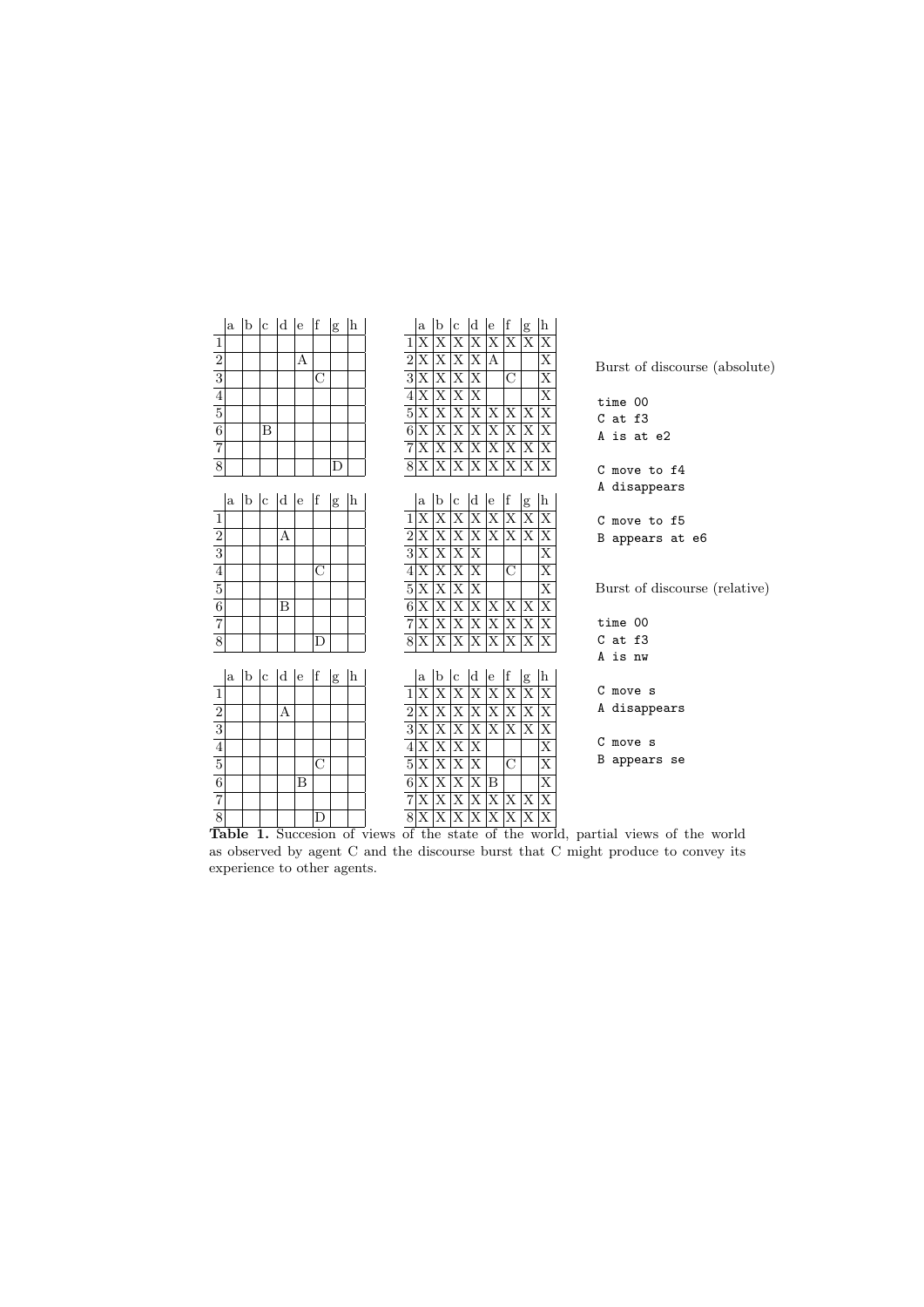Agents as Cognitive Subjects Agents are assumed to have perceptive abilities that allow them to perceive all actions that happen within a given radius of their current position. This is considered the range of perception. The range of perception is set at one cell in all directions – including diagonals – to ensure that agents that do not move have a limited perception of the world, and that agents wanting to report their experience at a given point in time have a limited amount of information to deal with.

Agents store their perception of the world around them as a partial view – determined by their current position and their range of perception – of the map of the world at a given point in time. As agents move, their perception will shift to a different portion of the world. Agents are capable of converting their perception of the world into this type of view. The overall record of a given agent will therefore be a sequence of snapshot of such partial maps. An example of a succession of such partial maps is shown in the second column of Table 1.

Communication Mechanism The purpose of the simulation is to explore the effects of the hypothesized pressure to compile information about the successive states of the world on the different strategies for constructing messages, sharing them with other agents, and interpreting those received from other agents.

It is clear that agents limited to perceiving the world as they move around are unlikely to reach high levels of coverage over the absolute space of all states of the world over time, due to their limited perception. The possibility of sharing their partial views with other agents would significantly increase the coverage they can collectively achieve.

In an ideal setting, an agent would be able to share all its memories with any agents within its range of perception. However this would be unrealistic. We need a model of communication that incorporates restrictions on the time devoted to communication. The amount of information conveyed should have some correlation with the time invested in communicating. This places pressure on the selection of what information to communicate and on the format used to communicate it, which are some of the features we are interested in.

This establishes some initial constraints on the format of communication of information. If at a given point in time agents were to communicate a full description of the  $NxN$  square that they perceived at some other moment in time, the listening agent would be restricted to a one shot view of the world, with little change of dynamic information. Even if the ratio between the processing ability for perception and interpretation were changed, the possibilities of covering appreciable segments of the world in this way would be small. So some procedure of optimising the encoding of experience must be put in place. This is one of the aspects of the simulation that can be tested during exploration.

Any such messages – given that they may refer to location, moments in time, and agents other than the current ones – must explicitly encode location, time and protagonist<sup>1</sup> in such a way as to allow an interpreting agent to place them

<sup>&</sup>lt;sup>1</sup> We are at present conflating the roles of protagonist and narrator, as we assume that any such basic communications would necessarily be phrased in the first person.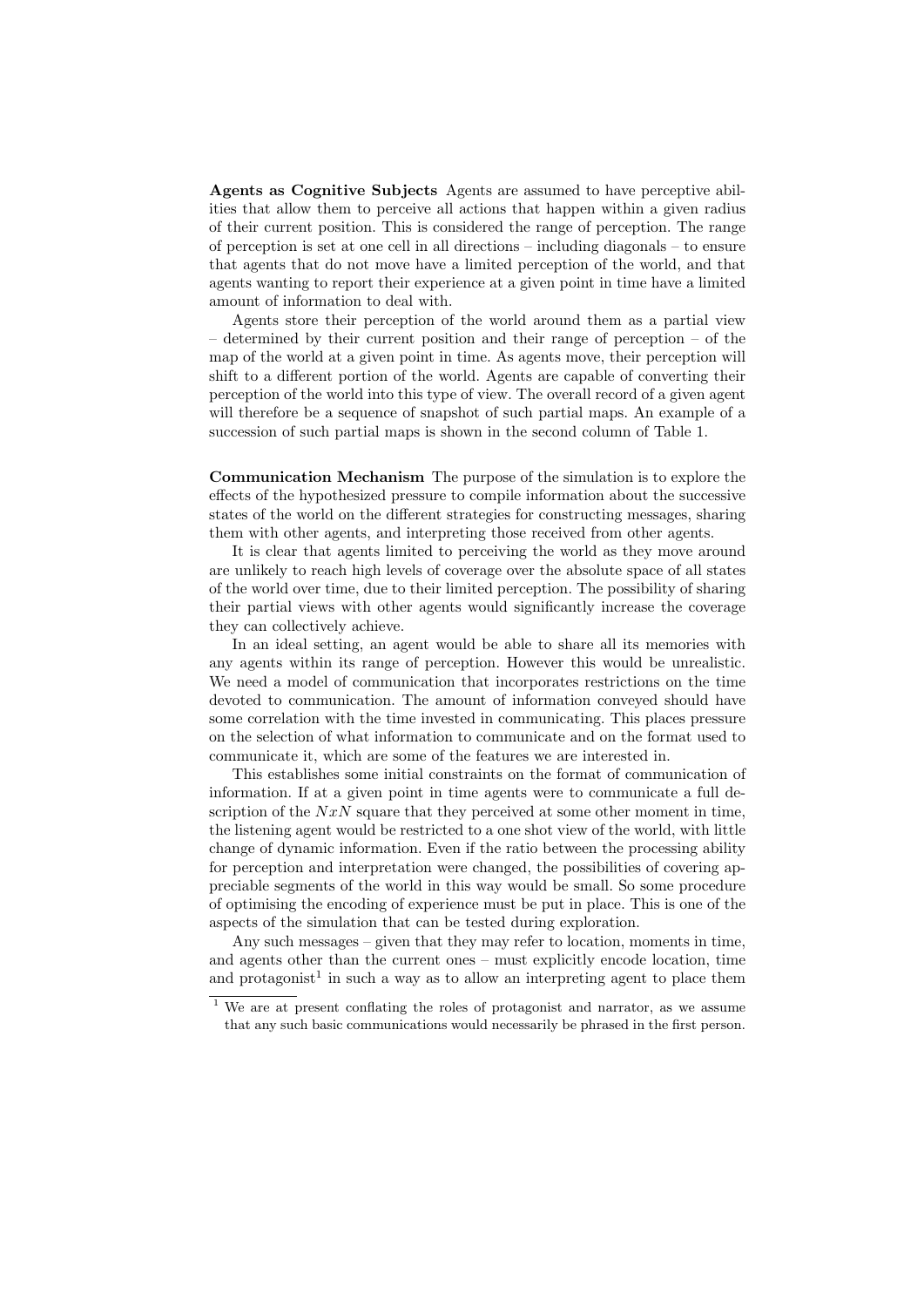in the appropriate context. An example of discourse bursts is shown in the third column of Table 1. A discourse using absolute values for locations constitutes a compact representations of the set of partials views it encodes. The use of speaker-centric relative values for describing locations is even more compact.

As agents need to construct this type of message, different solutions to this task may have different impact on the overall success of both individual agents and the collective as a whole. These aspects will be explored in the simulation.

Each agent must be capable of converting any messages received into its own representation of the world. Table 2 shows an example of how the knowledge of the world held by agent B, before and after processing the example discourse generated by C (see Table 1). Again, the procedures for this need to be explored in the simulation.



**Table 2.** Succession of partial views for agent B (top row) and the result of enriching B's knowledge of the world (bottom row) after processing from C the discourse given in Table 1

#### Competing Configurations of the Model  $\overline{\mathbf{4}}$

Each of the elements of the model needs to be configured to behave in particular ways. The different possible configurations interact with one another. To explore

Subsequent efforts may delve into the details that may arise from considering more elaborate approaches.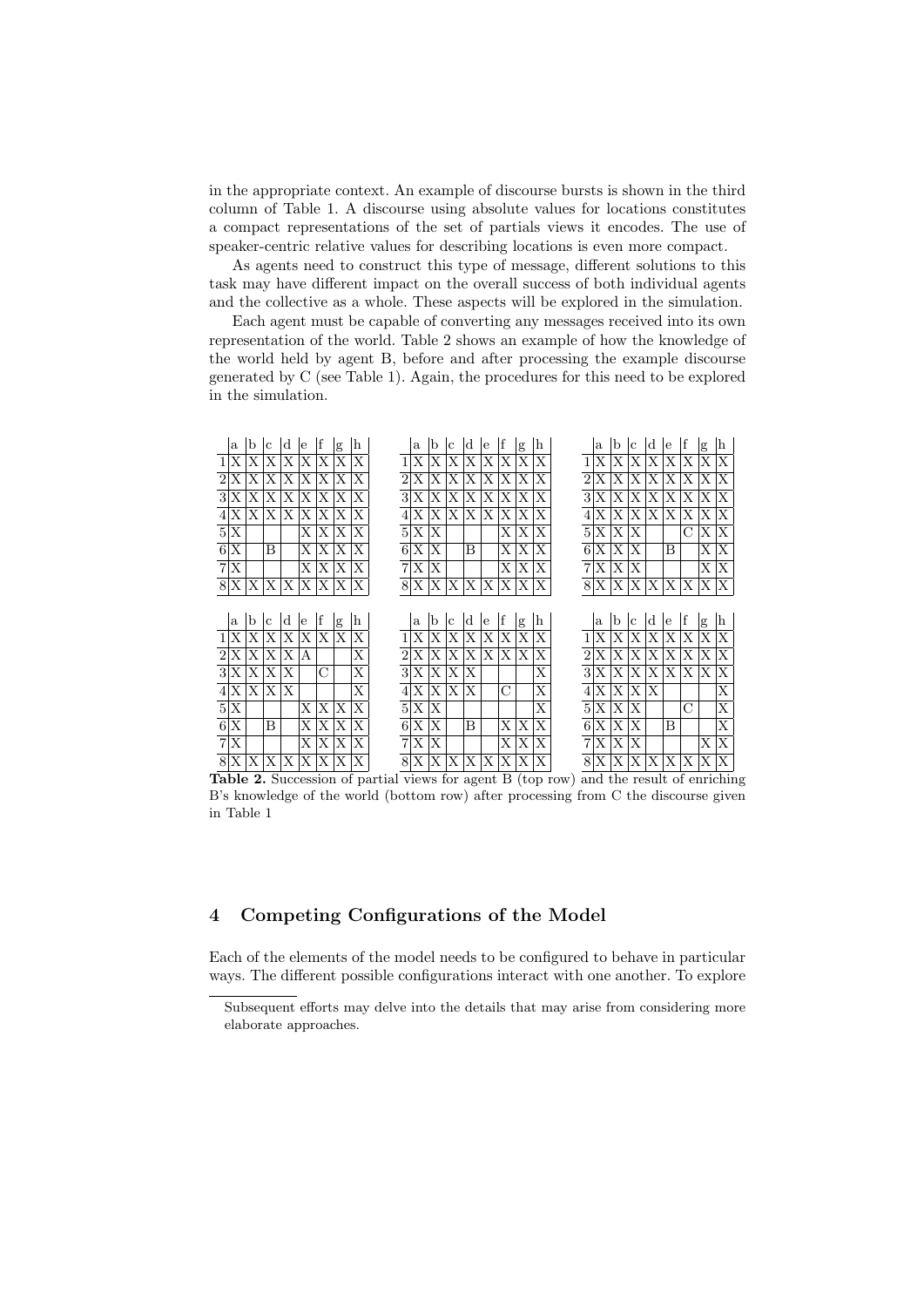the full set of possibilities is beyond the scope of this paper. However, some basic possible configurations are reported to demonstrate the potential of the approach.

### 4.1 Movement

Agents can move freely around the board. The way in which they decide to move will affect the amount of information that they have available at the end of their life-span. Agents may prefer to remain near fixed positions as this may maximise their personal perception of relative information coverage. Since they are unaware of other locations, they may reach the end of their life-span under the conviction that they know all there is to know about what happened in (their limited view of) the world. However, appearance of another agent coming from other parts of the world may disturb this brittle impression, as their stories may identify far away places (and may set the listener wondering about what may have happened there).

Alternatively, agents may decide to wander, traversing the world to explore what can be found beyond their range of perception. This type of agent is likely to discover a larger subset of the overall available space, but as a result it will develop a lower personal perception of relative information coverage.

### 4.2 The Role of Communication

Agents need to decide how they approach the task of composing the type of message that is being passed around. Although agents are in theory free to compose messages as they see fit, it is clear that comparative advantage will only be achieved if some agreement is reached between the way in which agents compose their messages and the way other agents interpret them.

A baseline procedure for carrying out this task can be imagined by considering analogies with the way humans go about similar tasks.

Agents may optimise the encoding their partial view of the world at a given point in time in two different ways: by restricting what is reported in a message to exceptional elements – themselves carrying out some action, an action by another agent being seen, another agent being visible, becoming visible or disappearing as a result of some action –, and by describing their perception in terms relative to themselves.

By following these two strategies, agents describe only the highlights of their partial view in terms relative to their position at that point in time. This allows for several moments in time to be so described within the space equivalent to a full perception of the view at a given moment (which would also include encoding for the empty spaces). In order for other agents to be able to interpret this correctly (see below), the first segment of such a representation is devoted to establishing the position and the moment of time of the telling agent at the start of conveyed span of experience. As these spans may be passed on from one agent to another, the next segment of the representation indicates who the protagonist agent of the span is. To avoid the use of overloaded terms that might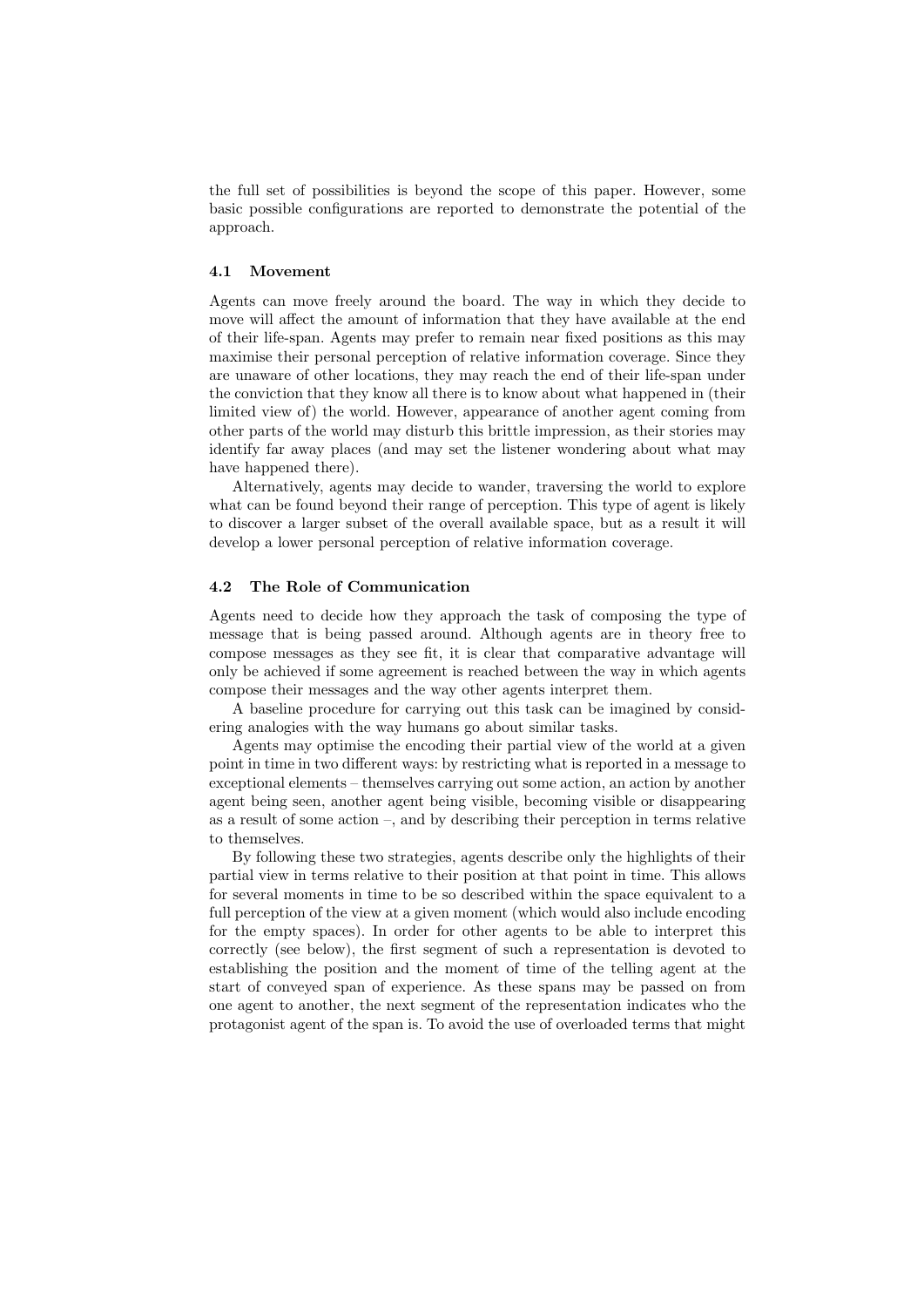cloud the issue – such as story or narrative, which may bring in preconceived notions of the reader – we will refer to this medium of communication as a *burst* of discourse. An example of these various mechanisms at work can be seen in the discourse burst produced from a partial view of world shown in Table 1.

An important advantage of the relative approach to description of perception, is that the interpretation of busts of discourse of this type can be achieved by reusing the procedure by which a perceiving agent constructs the map view of experience that it would have if experiencing the events conveyed by the message.

# 5 Discussion

The approach described in the present paper constitutes a preliminary description of a computer simulation that is currently under construction. The basic infrastructure for handling a number of agents in the type of environment described is already available. Implementations of the type of epistemic agent described, capable of perceiving the world in the manner described and storing information obtained from those perception in the manner outlined is already available. Basic implementations of some of the possible approaches to composition of bursts of narrative discourse of the type described are under way.

The description of the model as presented in the paper already permits the identification of a number of problems that any computational model of narrative would have to take into account.

First, Ostrom's five complexities need to be considered as they affect the modelling of narrative. The description provided at the level of detail required for modelling the phenomenon in this fashion, ilustrates the fact that a number of crucial aspects – such as the specific procedures used for composition and interpretation of bursts of discourse – may be playing the role of latent variables, in the sense that they cannot be observed directly but only as they affect the results that are exchanged betwen the agents. In the particular case of studying narrative as it occurs in the world, the problem is further compounded by the fact that the actual perception (or conception if narrative is understood in broader terms to encompass fiction as it mostly does) that the composer wants to convey also becomes latent in a similar way: it is unavailable for observation. The proposed model has the advantage of providing a controlled experimental setting in which this perception of reality is indeed observable as it is explicitly modelled outside the agent. Nevertheless, Ostrom's concerns about the interaction between multiple latent variables and their evolution over time are also relevant for this approach, and computer simulation may provide the means of exploring them.

Second, Helbing's observation that an agent-based modelling approach need to formulate a hypothesis as to the fundamental mechanism that drives the behaviour of the system – at least one level more elementary than the evidence to be understood – has been followed in the present proposal by restricting the set of features explicitly represented in the system to elementary aspects of cognition and perception. The main hypothesis underlying the proposed approach is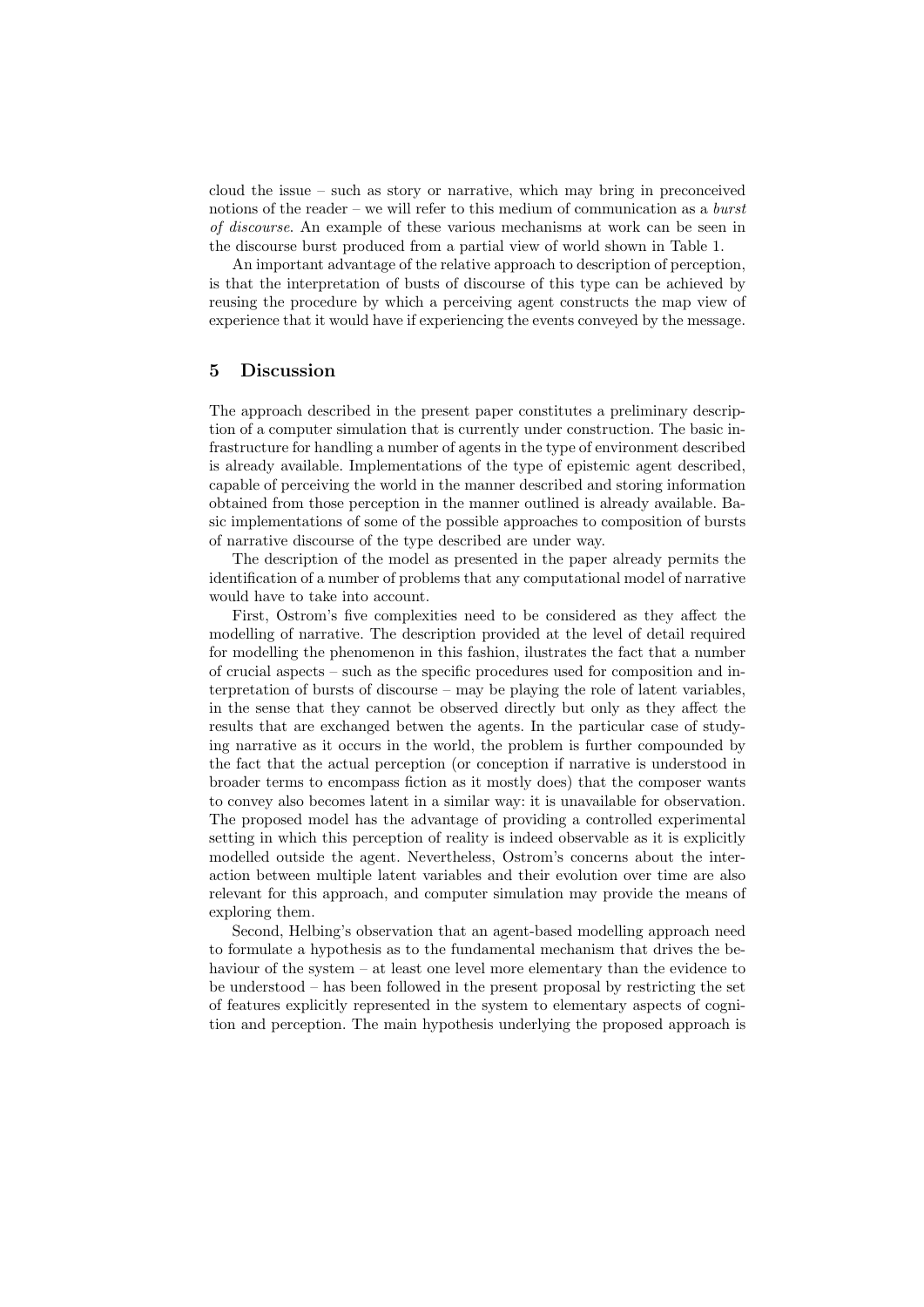that such features constitute a basic network of constraints that establish the fundamental form of discourse that humans can employ to communicate narrative. Although this constitutes a very crude representation of the much more complex phenomena that need to be addressed for narrative – such as interest, affect, emotion –, it provides a valuable guideline which may help in the search of meaningful baselines to implement the various procedures that would be required to obtain an operational version of the described architecture.

Third, the proposed approach is restricted to a small subset the ten features of narrative described by Bruner. Overall, the described model is indeed based on the way in which man achieves knowledge of the world – which Bruner lists as the original motivation for his discussion –, and considers explicitly the interaction between perception and transmission between agents. The underlying framework for representing the world and the solution used to represent agent's knowledge stores satisfy narrative diachronicity. The representation considered only deals with burst of discourse concerning particulars, so they lack the additional layer of acting as tokens of broader types. The remaining features that Bruner considers would correspond to more elaborate layers of understanding and representation than considered here, but it is our belief that even those more elaborate layers would need to operate within the constraints established by the more elementary features concerning this particular type of communication of experience between agents.

# 6 Conclusions

The present paper proposes a computational model of basic interchange of information about the world between agents that have their own perceptions but may learn about the world also from the perceptions of others. Elementary issues of the ratio between the information compiled versus the effort invested in its acquisition are interpreted into a set of constraints that drive possible solutions for communication mechanisms between agents into formats surprisingly similar to those observed in the human approach to telling stories. This is considered a promising insight.

### Acknowledgements

This paper has been partially supported by the projects WHIM 611560 and PROSECCO 600653 funded by the European Commission, Framework Program 7, the ICT theme, and the Future Emerging Technologies FET program.

### References

- 1. H.P. Abbott. The Cambridge Introduction to Narrative. Cambridge Introductions to Literature. Cambridge University Press, 2008.
- 2. Robert M. Axelrod. The complexity of cooperation: Agent-based models of competition and collaboration. Princeton University Press, Princeton, NJ, 1997.